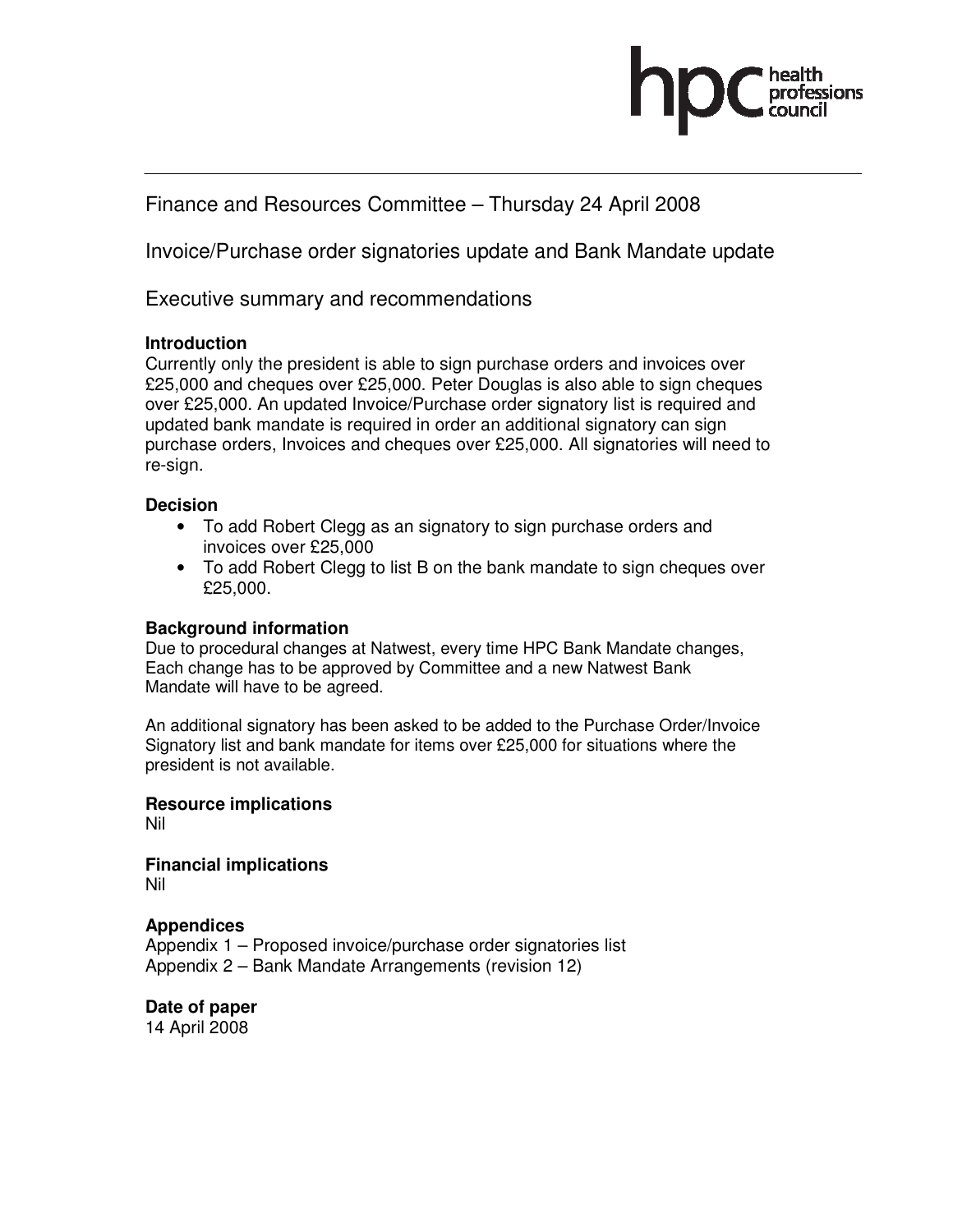#### HEALTH PROFESSIONS COUNCIL

#### INVOICE/PURCHASE ORDER - SIGNATORIES

#### REVISED 24th April 2008

The Signatures below are those authorised to authorise invoices & expense claims. The list will be retained Finance.

| President                   | >E25k                                                  | Anna Van Der Gaag       |                           |
|-----------------------------|--------------------------------------------------------|-------------------------|---------------------------|
|                             | >E25k                                                  | <b>Robert Clegg</b>     |                           |
|                             |                                                        |                         |                           |
| Chief Executive & Registrar | <£25k                                                  | Marc Seale              |                           |
| Communications              | $< \pounds8000$                                        |                         |                           |
|                             |                                                        | Jacqueline Ladds        |                           |
|                             | $<$ £1000                                              | Vacant                  |                           |
|                             | $<$ £1000                                              | Thomas Heiser           |                           |
|                             |                                                        |                         |                           |
| Operations                  | <£8000                                                 | Greg Ross Sampson       |                           |
|                             | <£8000                                                 | Roy Dunn                |                           |
| Approvals & Monitoring      | <£8000                                                 | Abigail Creighton       |                           |
|                             | $<$ £1000                                              | Osama Ammar             |                           |
|                             | $<$ £1000                                              | Tracey Samuel-Smith     |                           |
|                             |                                                        |                         |                           |
| Finance                     | <£8000                                                 | Simon Leicester         |                           |
|                             | <£1000                                                 | <b>Charlotte Milner</b> |                           |
|                             |                                                        |                         |                           |
| <b>Fitness to Practise</b>  | <£8000                                                 | Kelly Johnson           |                           |
|                             | $< \pounds8000$                                        | Eve Seall               |                           |
|                             | <£8000                                                 | Alison Abodabam         | Effective 14/04/08        |
|                             | $<$ £1000                                              | Merle McKinley-McNair   |                           |
|                             | $<$ £1000                                              | Corrado Palmas          |                           |
| vacant                      | $<$ £1000                                              | Jameel Anweer           |                           |
|                             | $<$ £1000                                              |                         |                           |
|                             |                                                        | Zoe Maguire             |                           |
|                             | $<$ £1000                                              | Russell Brown           |                           |
|                             | <£1000                                                 | Paul Robson             | Effective 5/08/08         |
|                             |                                                        |                         |                           |
|                             |                                                        |                         |                           |
| Human Resources             | <£8000                                                 | Larissa Foster          |                           |
| Partners                    | <£8000                                                 | Yasmin Hussian          |                           |
| IT                          |                                                        |                         |                           |
|                             | <£8000                                                 | <b>Guy Gaskins</b>      |                           |
|                             | $<$ £1000                                              | <b>Rick Welsby</b>      |                           |
| Registrations               | <£8000                                                 | Richard Houghton        |                           |
|                             | <e8000< td=""><td>Claire Harkin</td><td></td></e8000<> | Claire Harkin           |                           |
|                             | <£8000                                                 | Tyrone Reid             | <b>Effective 22/07/08</b> |
|                             | <£8000                                                 | Marianne Lawrence       |                           |
|                             |                                                        |                         |                           |
|                             |                                                        |                         |                           |
| <b>Office Services</b>      | <£8000                                                 | Stephen Hall            |                           |
|                             |                                                        |                         |                           |
| Secretariat                 | $< \pounds8000$                                        | Niamh O Sullivan        |                           |
|                             | <£1000                                                 | Steve Rayner            |                           |
|                             | $<$ £1000                                              | Colin Bendall           |                           |
|                             |                                                        |                         |                           |
| Policy                      | <£8000                                                 | Rachel Tripp            |                           |
|                             | $<$ £1000                                              | Michael Guthrie         |                           |

All amounts over £8000.00 must be signed by the budget holder & Marc Seale All amounts over £30,000.00 must be go through the tendering process

Only holders on this list are allowed to create new suppliers for business